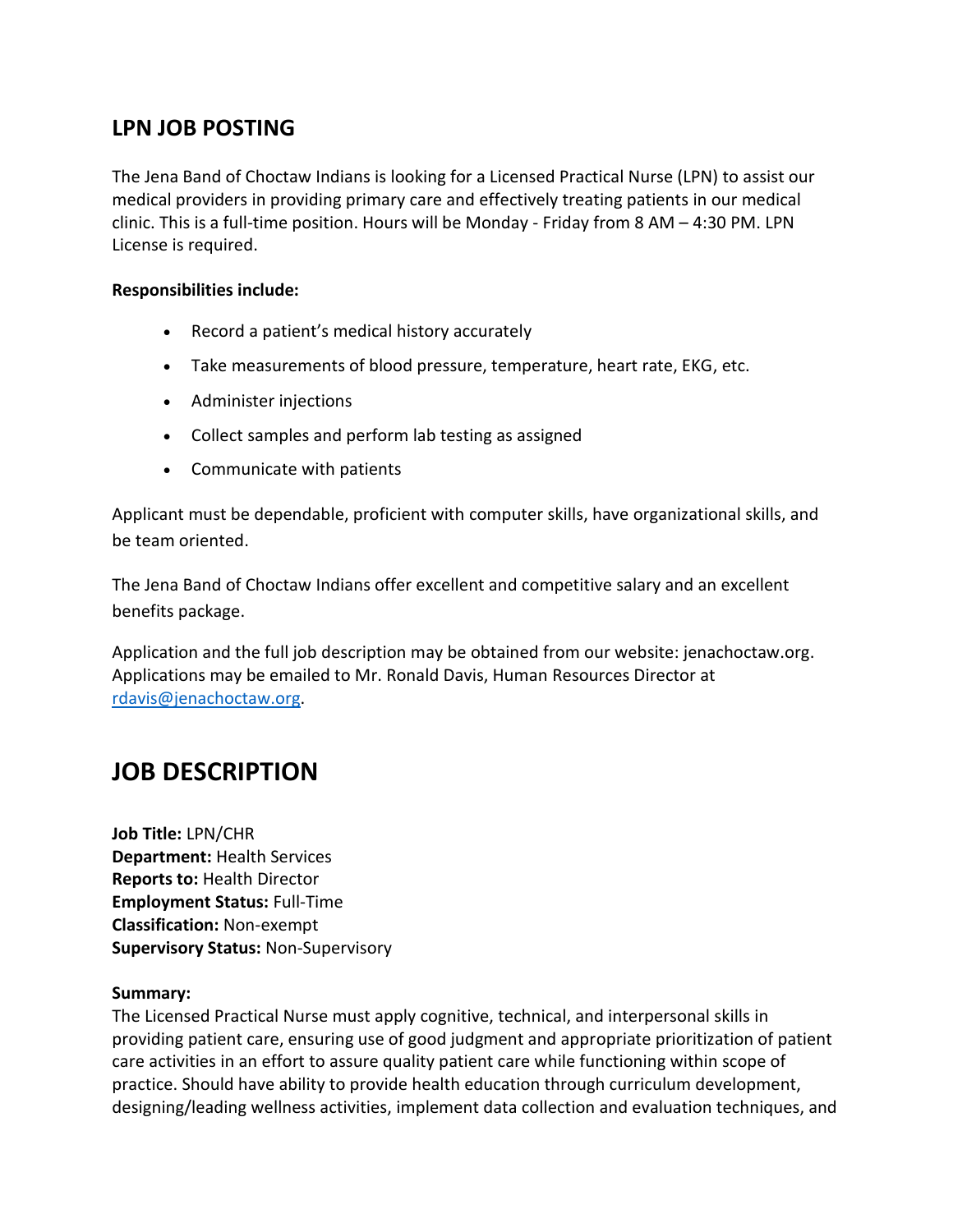various other clinic duties as assigned by provider. This person shall offer professional, friendly, courteous, and confidential service/assistance to tribal members to ensure that they have a positive experience from our departmental services.

#### **Essential Duties and Responsibilities:**

• Assists the primary provider in gathering patient information for the initial health history of new patients.

• Serves as primary contact/clinical liaison between referral hospitals, pharmacies, treatment facilities and patients/families to ensure delivery of effective and appropriate treatment in accordance with established plan of care.

• Follows organizational policies and procedures for safety, security, hazardous materials and waste, medical equipment management, and infection control.

- Perform drug screens to any patients or employees of Tribal businesses when needed.
- Maintains accurate and complete files pertaining to JBC clinic patients.
- Utilizes the RPMS (Resource and Patient Management System) computer system for data entry and retrieval as pertaining to GPRA (Government Performance and Results Act) measures.
- Cross-train to assist with other duties in the absence of Health Staff (reception, medical records, issuing purchase orders, etc.).
- Provide home visits to assist with health needs of individuals and/or families upon request.
- Orders and receives clinic supplies.

• Assist in the development and implementation of appropriate departmental policies, programs, services, functions, and activities to ensure comprehensive, primary care services for eligible members.

- Ensures that all reporting requirements relative to assigned duties are met in a timely manner.
- Actively participates in department and/or administrative activities. Assists in program planning and implementation of all Health Department Grants including, but not limited to CDC and SDPI.
- Attends workshops and training sessions pertinent to assigned duties, as assigned.
- Reports to Health Director with significant findings in relation to health matters that come to his/her attention.
- All other duties as assigned.

#### **Competency:**

To perform the job successfully, an individual should demonstrate the following competencies: • Knowledge and skill implement standardized nursing principles, procedures, and techniques to adolescents, adults, and geriatric patients.

• Knowledge and skill to recognize and report abnormal patient findings to primary care provider.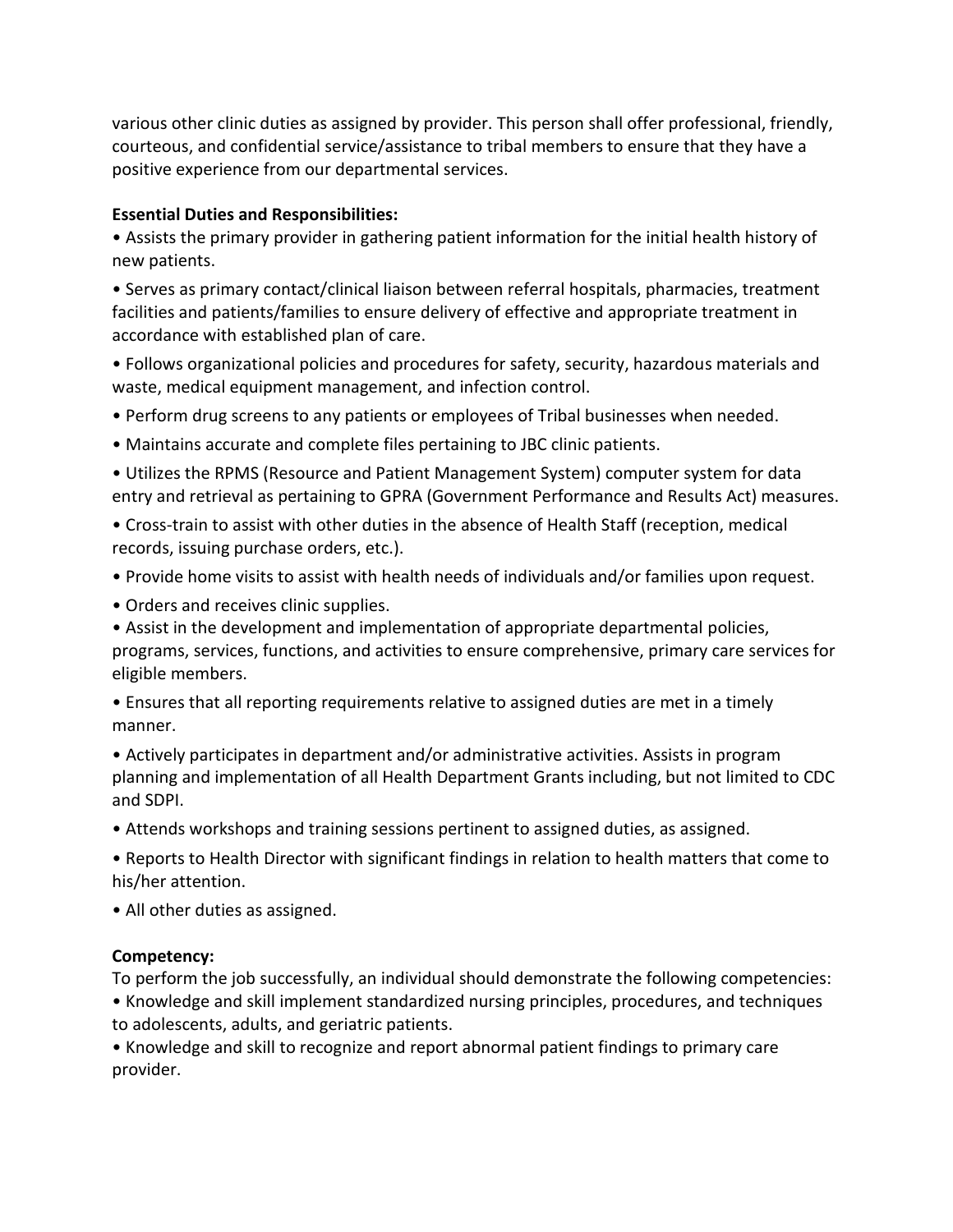• Knowledge of general anatomy, physiology, and disease sufficient to communicate with patients, family members, and primary care provider.

• Knowledge of pharmaceuticals, their desired effects, side effects, and complications.

• Ability to be self-directed in providing care to patients and to work effectively with members of other services.

• Responds to requests for service and assistance.

• Establish and maintain professional, cooperative, and effective working relationships with others.

• Ability to work easily and in a friendly manner with the public and as a team member within the facility.

### **Qualifications:**

To perform this job successfully, an individual must be able to perform each essential duty satisfactorily. The requirements listed below are representative of the knowledge, skill, and/or ability required. Reasonable accommodations will be made to enable individuals with disabilities to perform the essential functions.

• Knowledge of the Resource Patient Management System (RPMS) functions to obtain appropriate information, maintain/edit client provider information, and enter notes on accounts in regard to GPRA Measures.

• Knowledge of GPRA (Government Performance and Results Act) measures.

• Knowledge of the Privacy Act and Health Insurance Portability & Accountability Act required as the use of the client's medical record is an integral part of this position and the privacy of the individuals must be protected to the fullest.

## **Education/Experience:**

- Current LPN license from accredited school.
- Two years of experience in a clinic setting preferred.
- Current CPR certification preferred.
- Valid Louisiana Driver's license.

#### **Language Ability:**

Ability to effectively collect and present information to the Health Director, Tribal members, and providers.

## **Math Ability:**

Ability to understand straightforward mathematical information used for different purposes.

#### **Reasoning Ability:**

Ability to practical problems and deal with a variety of concrete variables in situations where only limited standardization exist. Ability to interpret a variety of instructions furnished in written, oral diagram or schedule form.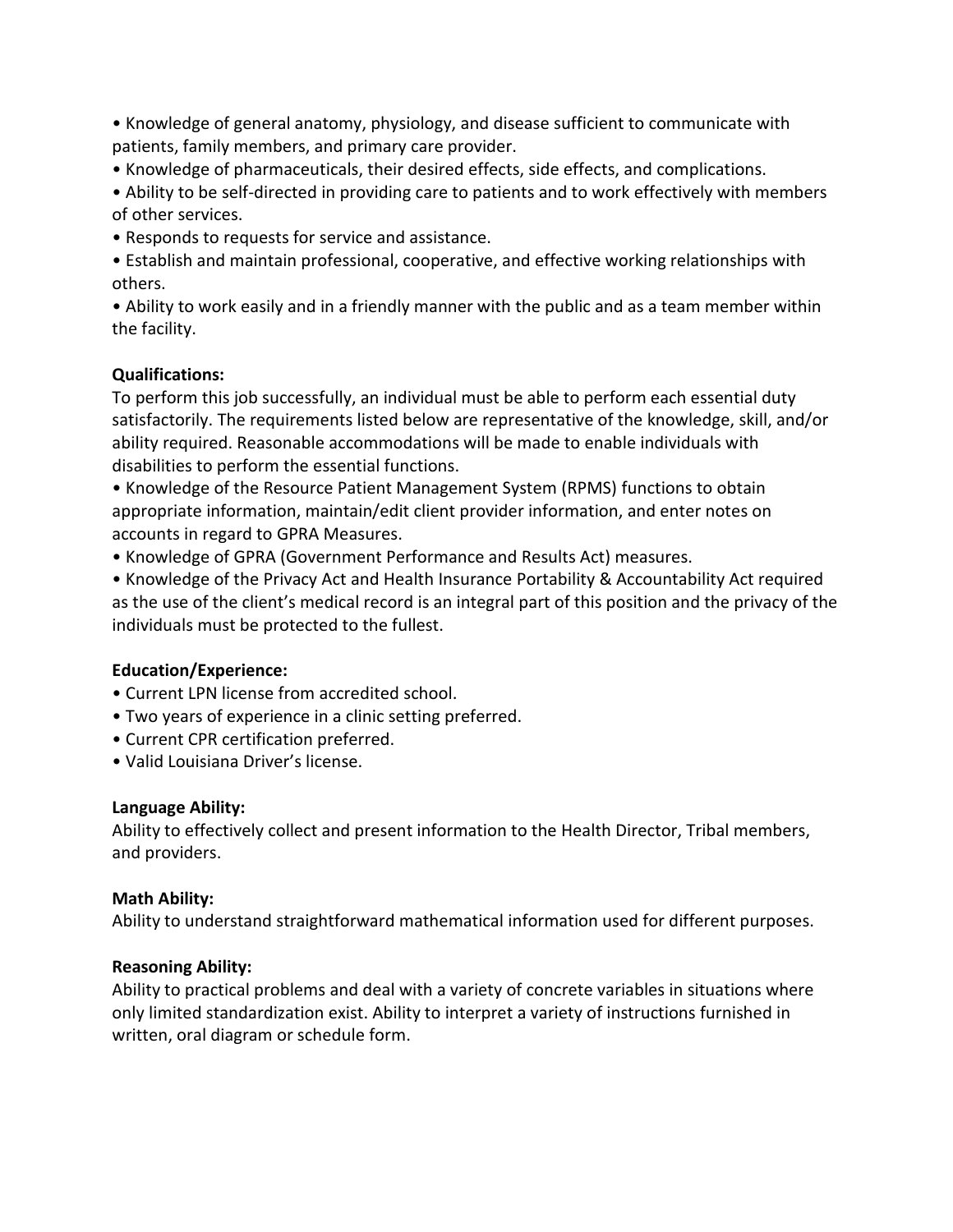#### **Computer Skills**

To perform this job successfully, an individual should have knowledge of Microsoft Office Suite, Spreadsheet software, and Internet software.

#### **Equipment, Machinery, Tools, and Material Utilization:**

Requires the ability to use, operate, and/or handle equipment such as computer, copier, calculator, or telephone. This is not an inclusive list.

#### **Certificates and Licenses:**

- Community Health Representative (CHR) Certification. Available on IHS website.
- Current LPN License

#### **Supervisory Responsibilities:**

This job has no supervisory responsibilities.

#### **Work Environment:**

The work environment characteristics described here are representative of those an employee encounters while performing the essential functions of this job. Reasonable accommodations may be made to enable individuals with disabilities to perform the essential functions.

#### **Physical Demands**

The physical demands described here are representative of those that must be met by an employee to successfully perform the essential functions of this job. Reasonable accommodations may be made to enable individuals with disabilities to perform the essential functions. While performing the duties of this job, the employee is occasionally required to stand; walk; sit; use hands to finger, handle or feel; reach with hands and arms; climb or balance; stoop, kneel, crouch, or crawl; talk or hear; taste or smell.

#### \*\*\*\*\*\*\*\*\*\*\*\*\*\*\*\*\*\*\*\*\*\*\*\*\*\*\*\*\*\*\*\*\*\*\*\*\*\*\*\*\*\*\*\*\*\*\*\*\*\*\*\*\*\*\*\*\*\*\*\*\*\*\*\*\*\*\*\*\*\*\*\*\*\*\*\*\*\*

The above statements are intended to describe the general nature and level of work being performed by people assigned to this work. This is not an exhaustive list of all duties and responsibilities associated with it. The Jena Band of Choctaw Indians reserves the right to amend and change responsibilities to meet business and organizational needs.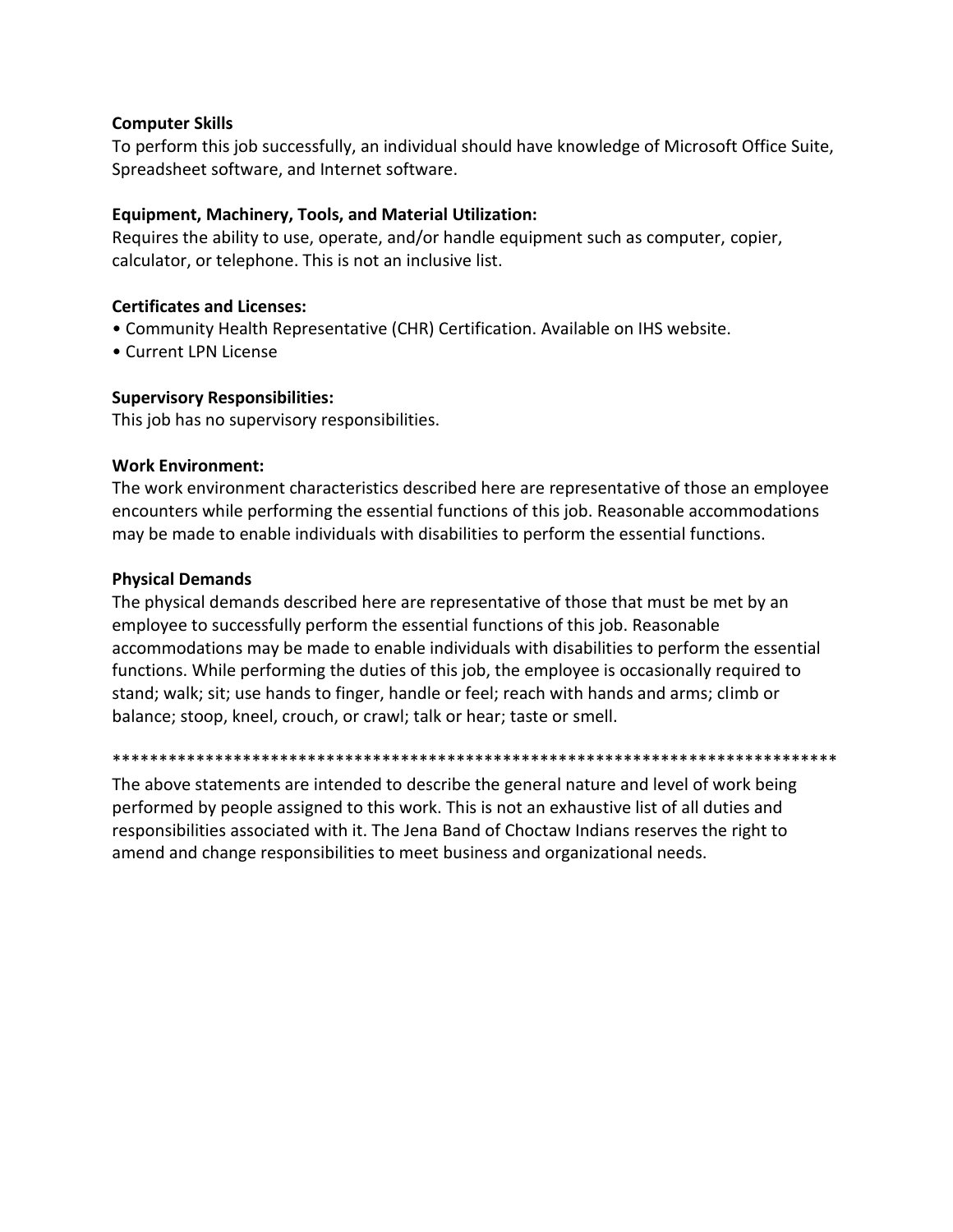

# **JENA BAND OF CHOCTAW INDIANS**

P.O. Box 14, Jena, Louisiana 71342 ⧫ 551 Tuska Hina Street, Trout, Louisiana 71371 **PHONE:** (318) 992-2717 ⧫ **FAX:** (318) 992-8244 ⧫ WEB: http://www.jenachoctaw.org

# **E M P L O Y M E N T A P P L I C A T I O N**

| <b>APPLICANT INFORMATION:</b>                                  |                           |                                                |                                         |                  |                      |
|----------------------------------------------------------------|---------------------------|------------------------------------------------|-----------------------------------------|------------------|----------------------|
| Last Name                                                      | <b>First Name</b>         |                                                | M.I.                                    | Today's Date     |                      |
|                                                                |                           |                                                |                                         |                  |                      |
| <b>Street Address</b>                                          |                           |                                                |                                         |                  |                      |
| City                                                           |                           |                                                |                                         | State            | <b>ZIP</b>           |
| Phone                                                          | Select One                |                                                | <b>Email Address</b>                    |                  |                      |
|                                                                | $\Box$ Mobile $\Box$ Land |                                                |                                         |                  |                      |
| Social Security Number                                         |                           |                                                | Driver's License Number<br>State Issued |                  |                      |
|                                                                |                           |                                                |                                         |                  |                      |
|                                                                |                           | If NO, are you authorized to work in the U.S.? |                                         |                  |                      |
| Have you ever worked for this company?                         | $\Box$ YES $\Box$ NO      | If so, When?                                   |                                         |                  |                      |
| Have you ever been convicted of a felony? $\Box$ YES $\Box$ NO |                           | If yes, explain?                               |                                         |                  |                      |
| Are you a Citizen of the United States?                        | $\Box$ YES $\Box$ NO      |                                                |                                         | Apartment/Unit # | $\Box$ YES $\Box$ NO |

| <b>EDUCATION:</b>  |     |                                        |         |  |  |
|--------------------|-----|----------------------------------------|---------|--|--|
| <b>HIGH SCHOOL</b> |     |                                        | Address |  |  |
| FROM:              | TO: | DID YOU GRADUATE: $\Box$ YES $\Box$ NO | Degree  |  |  |
| <b>COLLEGE</b>     |     |                                        | Address |  |  |
| FROM:              | TO: | DID YOU GRADUATE: □ YES □ NO           | Degree  |  |  |
| <b>OTHER</b>       |     |                                        | Address |  |  |
| FROM:              | TO: | DID YOU GRADUATE: □ YES □ NO           | Degree  |  |  |

| REFERENCES: PLEASE LIST THREE PROFESSIONAL REFERENCES |                     |                      |  |  |
|-------------------------------------------------------|---------------------|----------------------|--|--|
| $\overline{1}$                                        | <b>Full Name</b>    | Relationship         |  |  |
|                                                       | <b>Company Name</b> | Phone                |  |  |
|                                                       | Address             | <b>Email Address</b> |  |  |
|                                                       | <b>Full Name</b>    | Relationship         |  |  |
| $\overline{2}$                                        | Company Nam:        | Phone                |  |  |
|                                                       | Address             | <b>Email Address</b> |  |  |
|                                                       | <b>Full Name</b>    | Relationship         |  |  |
| 3                                                     | <b>Company Name</b> | Phone                |  |  |
|                                                       | Address             | <b>Email Address</b> |  |  |